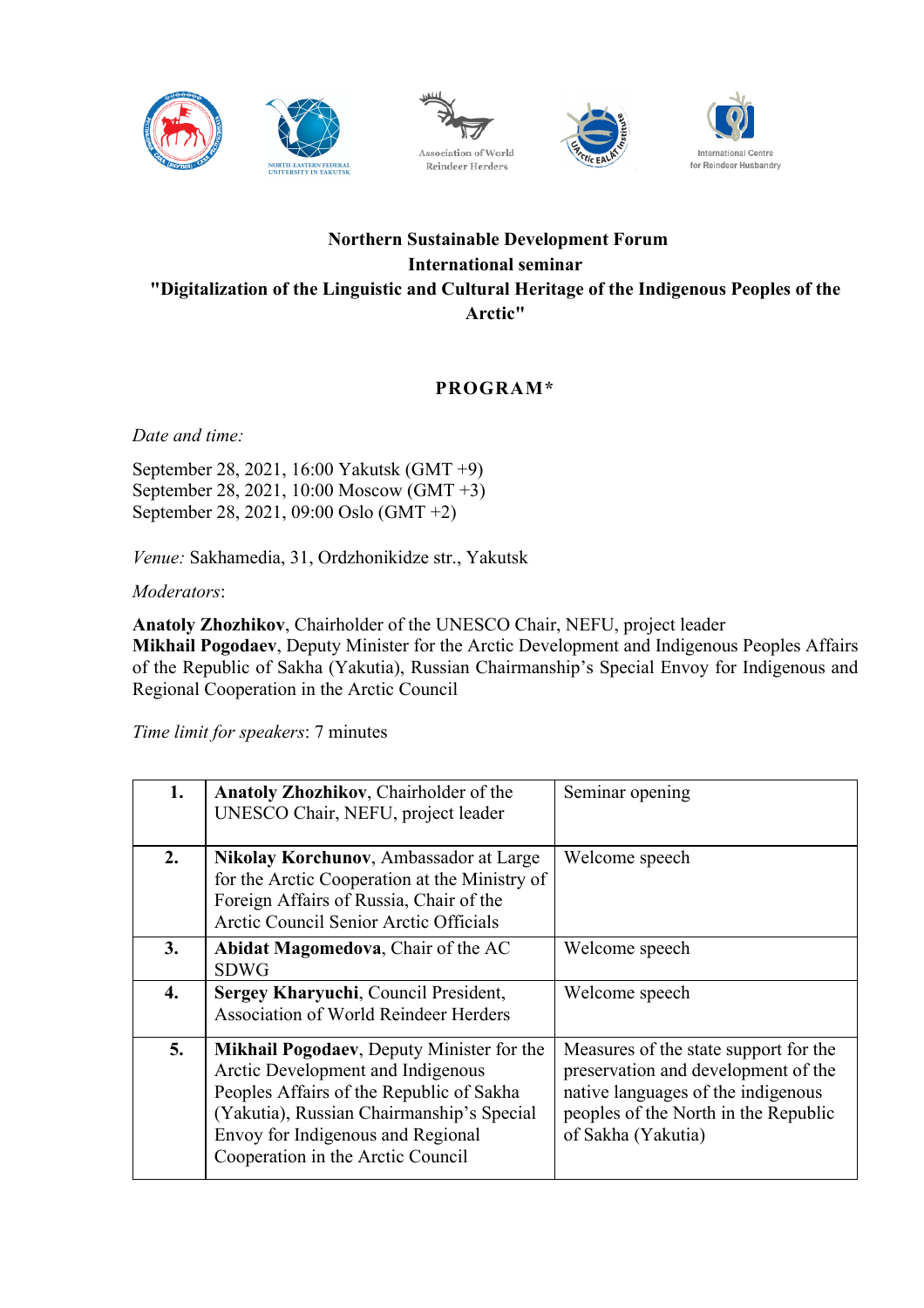| 6.  | Anatoly Zhozhikov, Chairholder of the<br>UNESCO Chair, NEFU, project leader        | Progress report of the AC SDWG<br>"Digitalization of the Linguistic and |
|-----|------------------------------------------------------------------------------------|-------------------------------------------------------------------------|
|     |                                                                                    | Cultural Heritage of the Indigenous                                     |
| 7.  | Linnea Nordström, Team lead for Library                                            | Peoples of the Arctic" project<br>GIS map project "Arctic Indigenous    |
|     | Communications, University Library, UiT                                            | languages and revitalization: an                                        |
|     | The Arctic University of Norway                                                    | online educational resource"                                            |
| 8.  | Artem Petukhov, LLC "Unit", Yakutsk,                                               | The new software and technological                                      |
|     | project partner                                                                    | platform of the www.arctic-                                             |
|     |                                                                                    | megapedia.com portal                                                    |
| 9.  | <b>Trond Trosterud, professor, Department</b>                                      | The use of linguistic technologies and                                  |
|     | of Language and Culture, UiT The Arctic                                            | their significance for language                                         |
|     | University of Norway,                                                              | documentation                                                           |
|     | <b>Zhargal Badagarov,</b>                                                          |                                                                         |
|     | head of the thematic network of the                                                |                                                                         |
|     | University of the Arctic                                                           |                                                                         |
| 10. | Nina Veisalova, First Vice-President of the                                        | IT opportunities as a way to preserve                                   |
|     | Russian Association of Indigenous Peoples                                          | and promote the languages of the                                        |
|     | of the North on education, native languages<br>and project activities              | indigenous peoples of the North,<br>Siberia and the Far East            |
| 11. | Sergey Pilipenko, Deputy Vice-Rector                                               | Ethnocultural and linguistic diversity                                  |
|     | for International Affairs, Director of                                             | of the peoples of the Russian Arctic -                                  |
|     | the Institute for Advanced Research and                                            | the geopolitical potential of the                                       |
|     | Digital Solutions in the field of science and                                      | <b>Russian Federation</b>                                               |
|     | education, The Peoples' Friendship                                                 |                                                                         |
|     | University of Russia                                                               |                                                                         |
| 12. | Sofya Unru, Deputy Rector                                                          | Status and issues of preservation and                                   |
|     |                                                                                    |                                                                         |
|     | for Regional Relations, Herzen State                                               | development of the indigenous                                           |
|     | Pedagogical University of Russia                                                   | peoples' languages and cultures of the                                  |
|     |                                                                                    | North, Siberia and the Far East of the                                  |
|     |                                                                                    | <b>Russian Federation</b>                                               |
| 13. | Viacheslav Shadrin, researcher of the                                              | The international project of the                                        |
|     | Department of History and Arctic                                                   | Siberian Cultures Foundation on                                         |
|     | Research, Institute of Humanitarian                                                | indigenous peoples' languages<br>documentation                          |
|     | Research and Indigenous Peoples Issues SB<br><b>RAS</b>                            |                                                                         |
| 14. | <b>Anders Oskal, Secretary General,</b>                                            | AC SDWG EALLU: Reindeer                                                 |
|     | <b>Association of World Reindeer</b>                                               | Herding Youth, Climate Change, and                                      |
|     | Herders; Executive Director, International                                         | Food Culture project                                                    |
|     | Center for Reindeer Husbandry                                                      |                                                                         |
| 15. | Svetlana Chernyshova, Associate                                                    | Information technologies and                                            |
|     | Professor of the Department                                                        | ethnoculture: Issues and development                                    |
|     | of Ethnocultural Studies,                                                          | prospects                                                               |
|     | Institute of the Indigenous Peoples, Herzen                                        |                                                                         |
|     | State Pedagogical University of Russia                                             |                                                                         |
| 16. | Maria Kornilova, Director of the Museum<br>of Music and Folklore of the Peoples of | Cooperation of the Museum of Music<br>and Folklore of the peoples of    |
|     | Yakutia                                                                            | Yakutia with the UNESCO Chair at                                        |
|     |                                                                                    | <b>NEFU</b>                                                             |
| 17. | Sergey Vasiliev, Lead Engineer, Institute of                                       | "3D Rarities of the Arctic" - a project                                 |
|     | Physics and Technologies, NEFU                                                     | to create digital copies of objects of                                  |